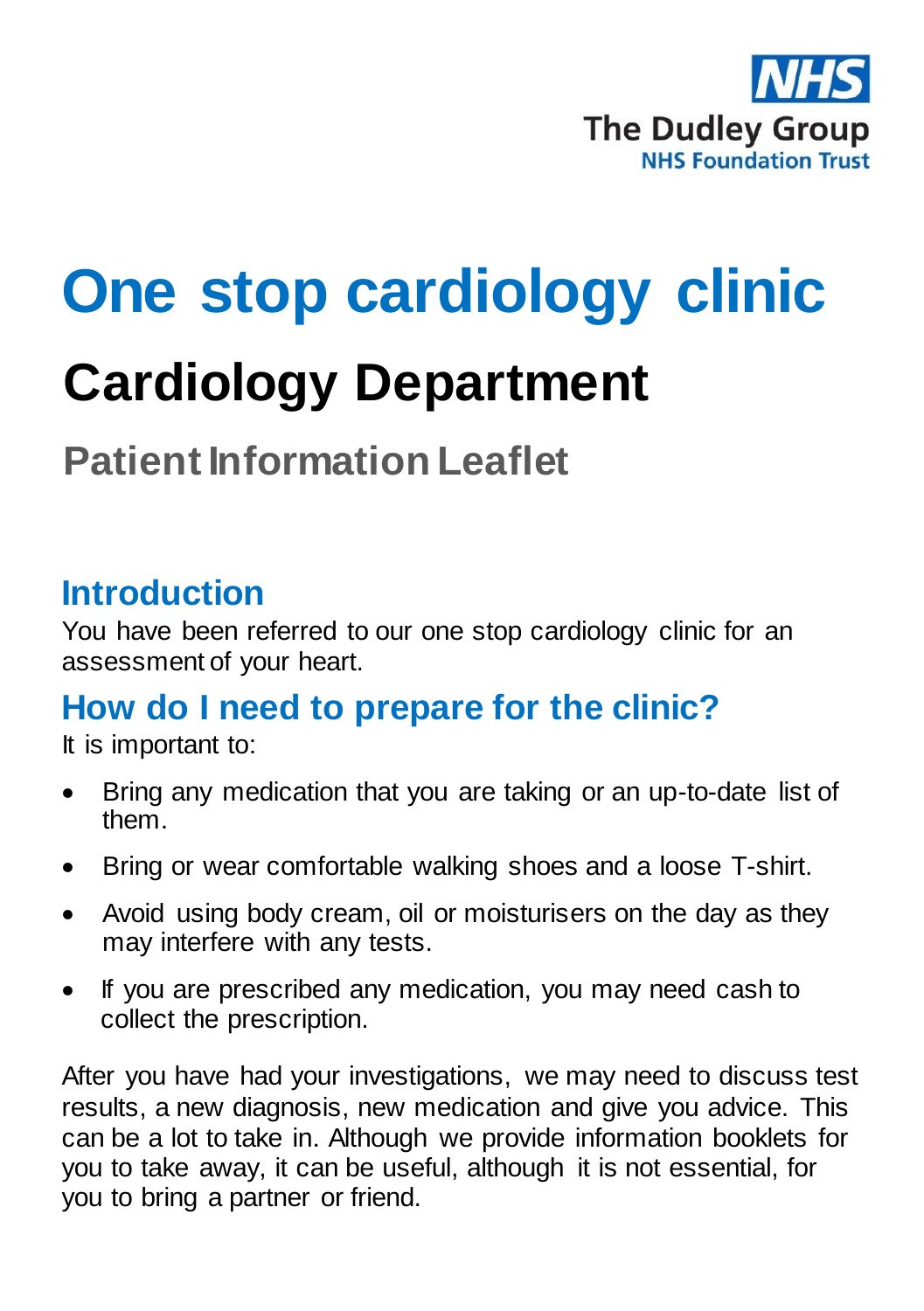#### **What happens at the clinic?**

When you arrive, you will have a heart rhythm recording, called an ECG. Then you will be seen by a member of the cardiology team who will discuss your symptoms and examine you.

Depending on the reason for your referral, you may need to have other cardiac investigations. These may include an ultrasound scan of your heart called an echocardiogram, walking on a treadmill, a longer heart rhythm recording or blood pressure recording.

The decision about which test you need will be made by the specialist on the day and the details about each test will be explained at the time. It may be that once the specialist has assessed your symptoms, you do not need any further tests.

If you do have tests on the day, the results and any treatment will be discussed with you.

Please bear in mind that as you may need to have quite a few tests on the day, you may be at the hospital for two to three hours. You will need to allow for this when parking on the hospital car park as there will be a fee to park at the hospital.

**General note: if you experience chest pain at any time, stop what you are doing, rest and note the time. If your chest pain persists despite resting for 15 minutes, dial 999.**